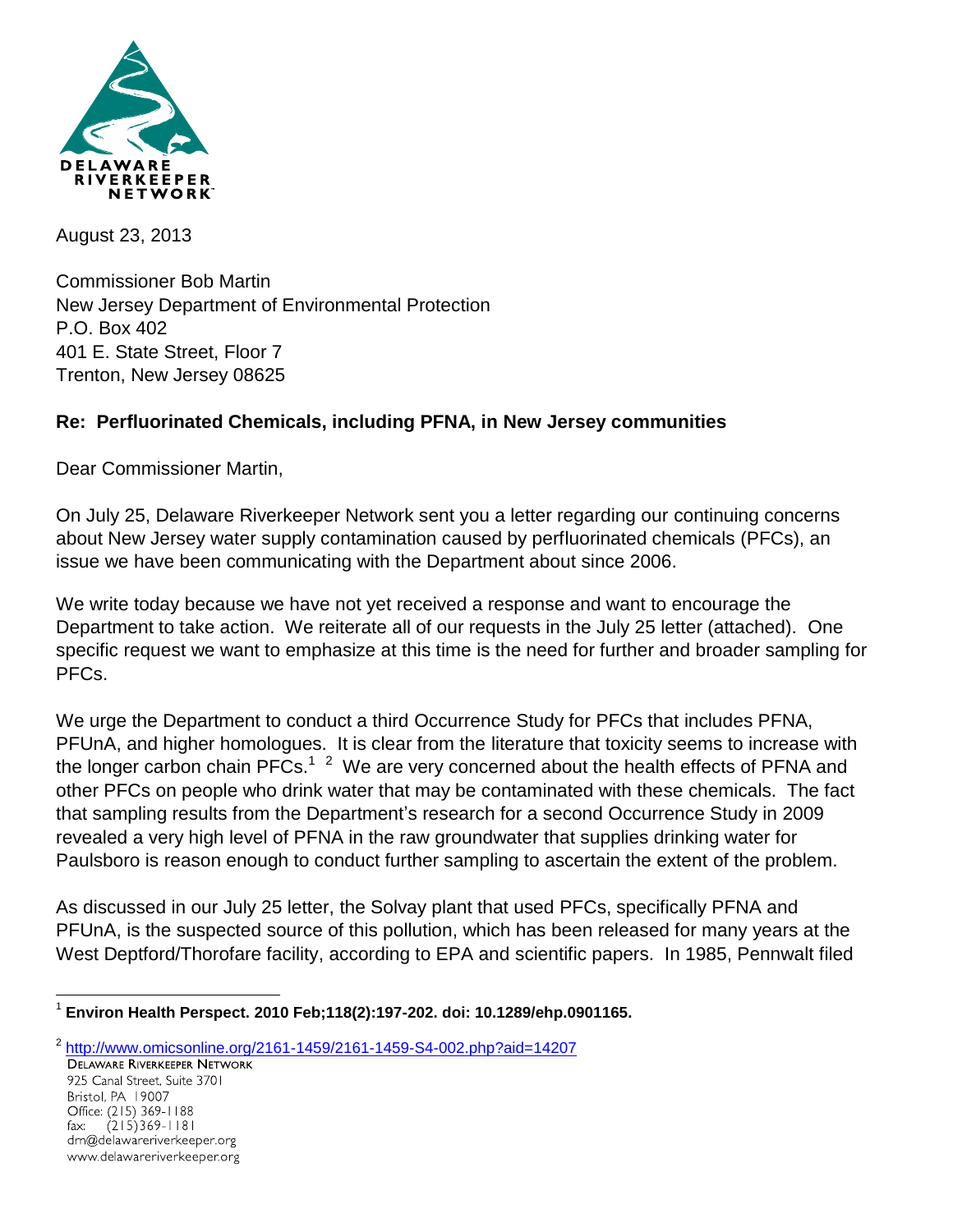a patent (US Patent 4,569.978) as the original user of Surflon S111, a fluorinated surfactant. The EPA Region 2 Fact Sheet on Solvay Solexis Polymers USA LLC states that new operations to manufacture vinylidene fluoride monomers, fluoropolymers, and fluorocarbons began in this same year, 1985. $3$  PFNA (also known as APFN or C9) is the main component of Surflon 111, with lesser amounts of longer chain perfluorinated compounds C11 and C13. PFNA is used to make PVDF (polyvinylidene fluoride) from vinylidene fluoride monomers, in the same way that PFOA is used to make PTFE (DuPont's Teflon). PFNA and PFOA act to "solubilize fluoromonomers to facilitate their aqueous polymerization" [\(http://pubs.acs.org/doi/abs/10.1021/es0512475](http://pubs.acs.org/doi/abs/10.1021/es0512475) p. 34).

The second highest production capacity for PVDF (2002) in the world was found at Solvay Solexis in Thorofare at 7.7 ktonne/year. Even if not operating at full capacity, PFNA was used extensively at the Solvay Solexis facility in West Deptford/Thorofare and thousands of metric tons of PVDF were produced. Of the three commercial PFCA products analyzed, only Surflon S111 contains a significant amount of PFNA.

[\(http://pubs.acs.org/doi/abs/10.1021/es0512475](http://pubs.acs.org/doi/abs/10.1021/es0512475) Supporting Information Table S2 and pages 17- 18). This results in up to several metric tons of PFNA emitted yearly at the Solvay facility, calculated at approximately 60% emitted during the manufacture of PVDF. [\(http://pubs.acs.org/doi/abs/10.1021/es0512475](http://pubs.acs.org/doi/abs/10.1021/es0512475) Supporting Information, page 19).

In the 2008 Report from Solvay Solexis to EPA a Mass Balance graphic illustrates that of the total PFNA used, 3-10% goes into the product, but most is either exhausted to the air (25-32%) or released into wastewater (62.7%).

[\(http://www.epa.gov/opptintr/pfoa/pubs/!Solvay%20Solexis%20report.pdf\)](http://www.epa.gov/opptintr/pfoa/pubs/!Solvay%20Solexis%20report.pdf). Release of PFNA occurred for several years.

Since we know that these chemicals do not degrade in the environment their presence in the soil and water in the region are more than likely still present and an ongoing source of pollution. Yet no sampling has been conducted of the nearest water sources to Solvay and, as we suggested in our July 25 letter, it appears that PFCs can travel through both air and water for quite a distance so we urge that sampling be done of all drinking water sources within a 10 mile radius. Surface water sampling of the Delaware River and adjacent tributaries is also warranted, based on Delaware River Basin Commission findings of extremely high levels of PFNA and PFUnA in the Delaware River.<sup>4</sup> This could be part of the scope of a third Occurrence Study. As we pointed out previously, several other sampling results from the Department's 2009 sampling showed PFCs at significant levels in both ground and surface water in many places in New Jersey. An Occurrence Study that includes these and other potential hot spots is urgently needed.

The important issue for the public is clean drinking water and family health, not the ins and outs of why nothing has been done or who is responsible for it. We urge the Department to move ahead promptly with a third Occurrence Study for PFCs in New Jersey with broad sampling of water sources. We urge the Department to make PFNA sampling and action a priority in and around the Delaware River, particularly the ten mile radius around the Solvay facility.

<sup>&</sup>lt;sup>3</sup> <http://www.epa.gov/region02/waste/fsausimo.htm>

<sup>4</sup> [www.state.nj.us/drbc/library/documents/contaminants-of-emerging-concernAug2013rev.pdf](http://www.state.nj.us/drbc/library/documents/contaminants-of-emerging-concernAug2013rev.pdf)